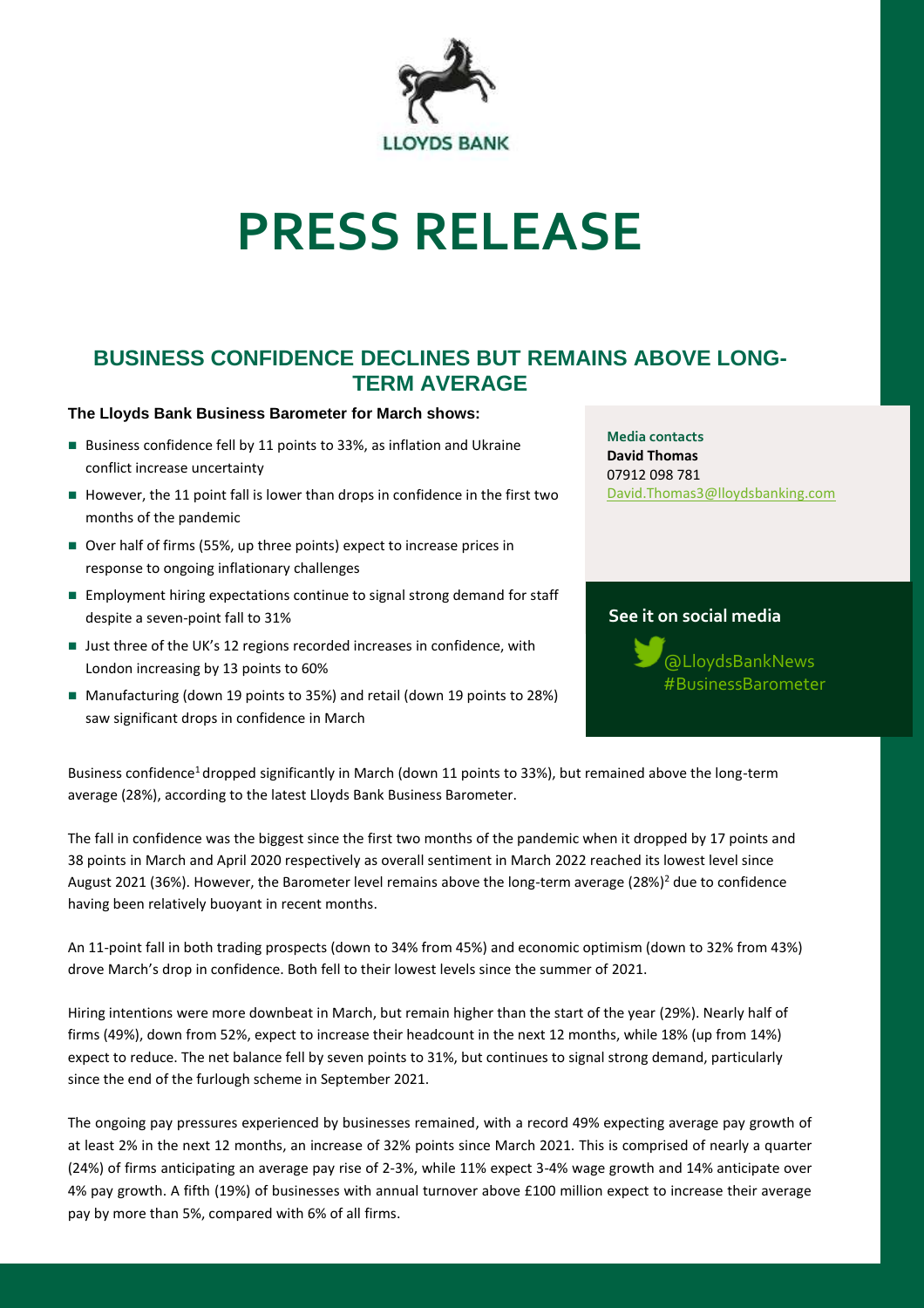

Furthermore, the ongoing inflationary pressures meant that, for the fifth consecutive month, at least half of firms expect to raise prices in the next 12 months. In March, a record 55% (up three points from 52%) expected to charge higher prices, while only 4% (unchanged) anticipate lower prices. This creates a new high net balance of 51% (up three points from 48%).

**Hann-Ju Ho, Senior Economist Lloyds Bank Commercial Banking, said:** "March's data shows UK businesses are facing significant challenges from the impact of Russia's invasion of Ukraine in increasing economic uncertainty and ongoing inflationary pressures. Following encouraging improvements at the start of the year, March's fall in confidence is therefore disappointing, but not surprising.

"There are positives with the fact that confidence remains above the long-term average and it appears for now that growth will moderate. But it is difficult to gauge what the full impact will be and therefore businesses have become more cautious."

## **REGIONAL AND SECTOR INSIGHTS**

London (up 13 points to 60%), Yorkshire and the Humber (up six points to 57%) and the North West (up one point to 45%) were the only three regions to record increases in confidence in March. London becomes the most confident region again, having been replaced by the North East (down 21 points to 36%) in February.

There were significant drops in Wales (down 34 points to -5%) and the South West (down 38 points to 8%) while Northern Ireland reversed its surge over recent months, falling 36 points to 18%.

The remaining five regions are the South East (down 25 points to 11%), Scotland (down 18 points to 17%), the East Midlands (down 12 points to 22%), the West Midlands (down 15 points to 32%) and the East of England (down 13 points to 39%).

From a sector perspective the impact of the war in Ukraine appears to have had the greatest impact on manufacturing and retail firms. Both sectors saw drops in confidence of 19% from February's highs (to 35% and 28% respectively). From a manufacturing perspective confidence levels are now at their lowest since last summer, while retail has fallen to a one-year low.

In the other sectors, services dropped by six points (32%) while construction dropped eight points to 43%, but remained higher than at the start of the year.

**Paul Gordon, Managing Director for SME and Mid Corporates, Lloyds Bank Commercial Banking, said:** "There is little doubt that businesses across all sectors are being impacted by the current geo-political and financial situations. Businesses that were beginning to see green shoots are now having to reconsider their approach and adapt to a new set of challenges.

"It is yet to be known whether the changes to the National Insurance threshold and business rates for the tourism, hospitality and leisure sectors announced by the Chancellor will help these consumer facing businesses and it will be interesting to see how they respond to next month's survey."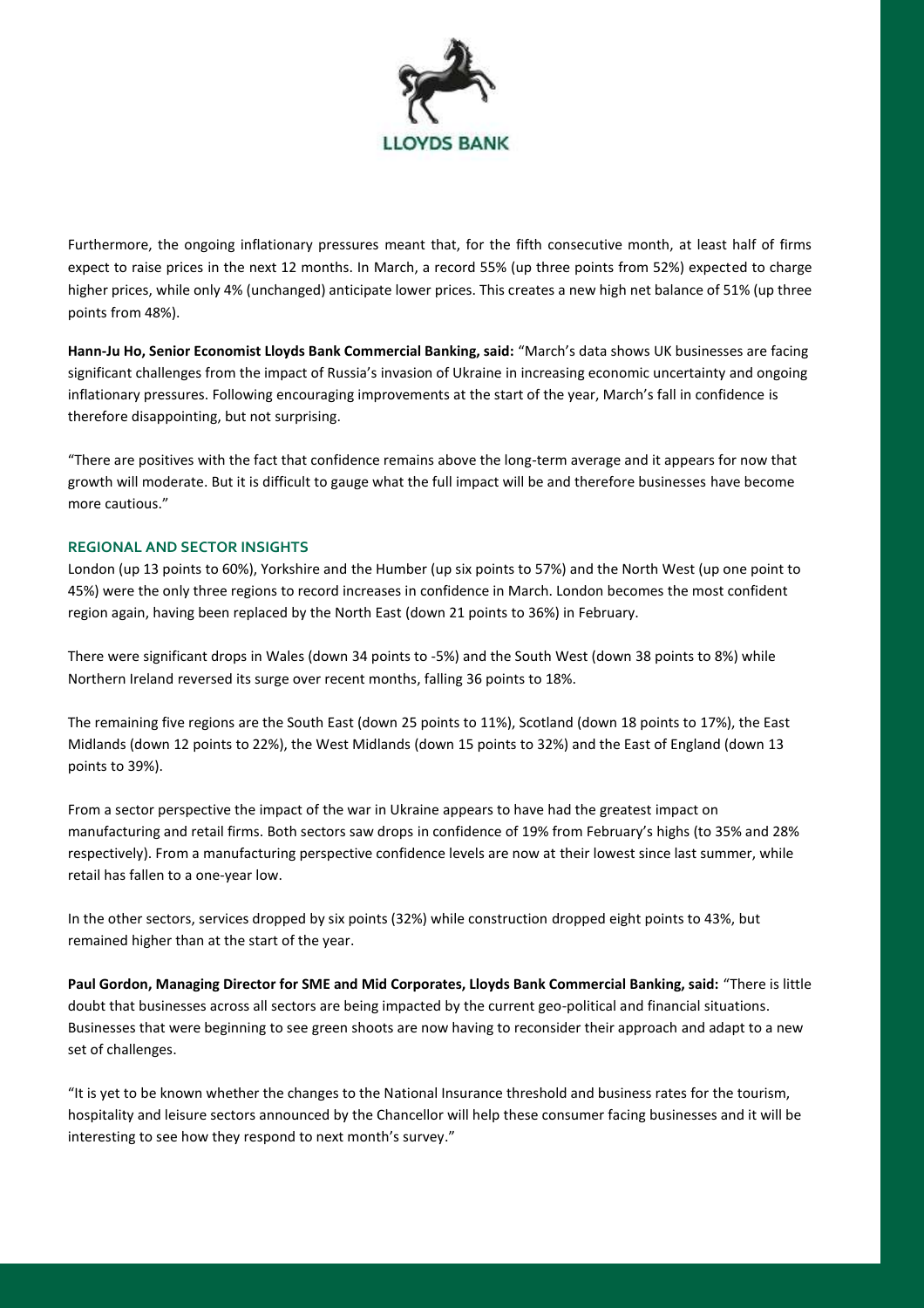

#### **Chart 1: Business confidence the lowest since last summer Chart 2: Hiring intensions soften slightly**



## **Chart 3: Pay growth moves higher Chart 4: Price expectations reach a new high**



Source: Lloyds Bank Business Barometer (March 2022), BVA BDRC Source: Lloyds Bank Business Barometer (March 2022), BVA BDRC







**Chart 5: Confidence fell in nine UK regions Chart 6: Manufacturing and retail declined the most**